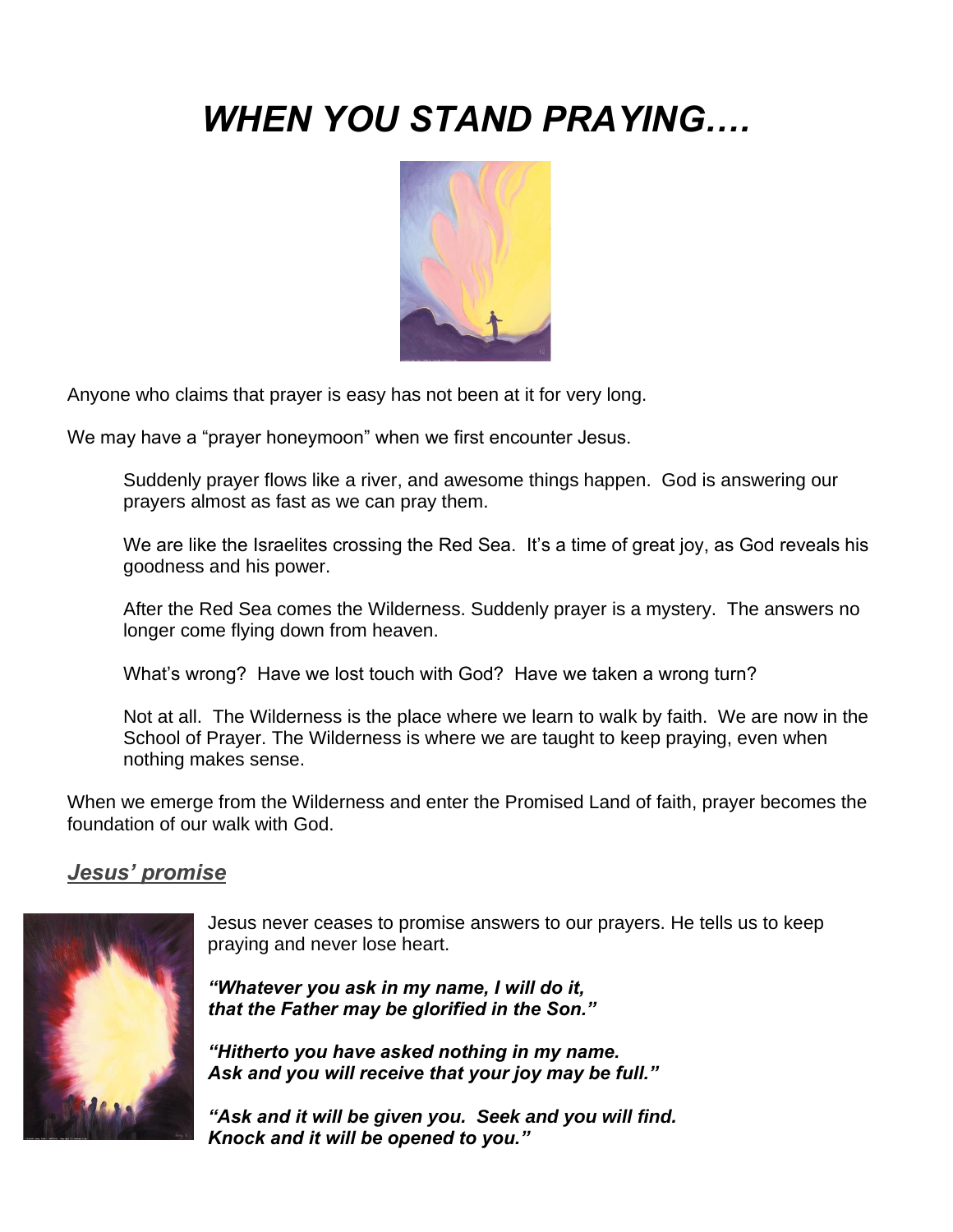### **"***And will not God vindicate his elect, who cry to him day and night? Will he delay long over them? I tell you, he will vindicate them speedily."*

(The "elect" are simply those who cry to him day and night, who are connected to God through prayer.)

Our Lord keeps it simple ….

If you ask, you will receive.

If you pray, your prayer will be answered.

Jesus never tells us why some prayers are answered instantly and others require persistent repetition.

He just tells us to pray and keep praying, and never give up.

## *The door to answered prayer*

But why should God answer our prayers? What claim do we have on God?

Is it our righteousness?

Is it because we've "discovered the secret of prayer"?

Hardly.

The only claim we have on God is his unspeakable mercy.

Behind every answered prayer is God's forgiveness.

*"Behold the Lamb of God who takes away the sin of the world!"*

*"Father, forgive them, for they know not what they do."*

*All we like sheep have gone astray. We have turned every one to his own way. And the Lord has laid on him the iniquity of us all.*

The forgiveness of the cross is our only claim on God.



God answers my prayer, not because I'm worthy, but because he has forgiven me.

Without the unspeakable forgiveness of God, prayer would be impossible.

And our Father does more than forgive us. He sends us help with our prayers.

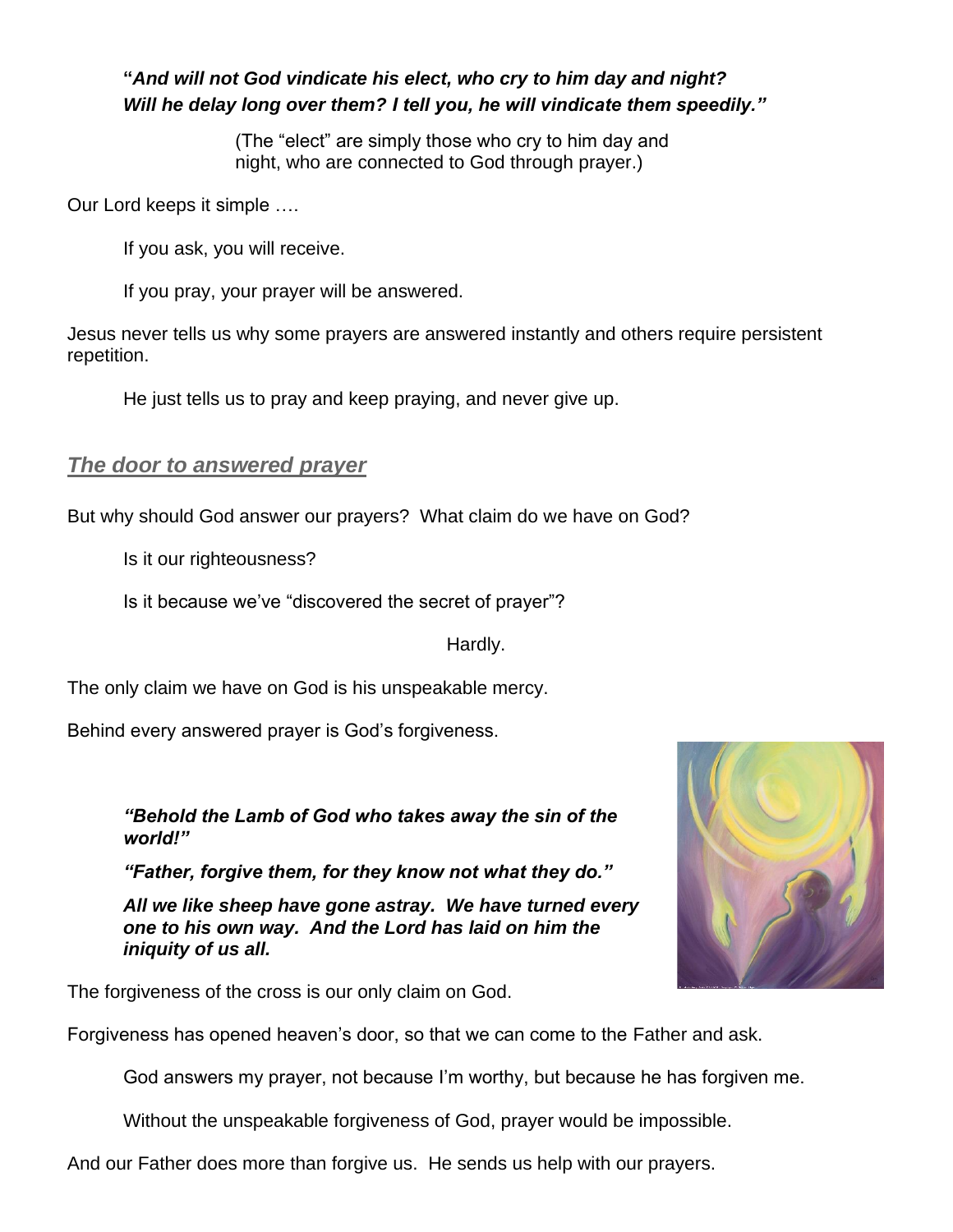#### *The Holy Spirit ignites our prayers.*

*Likewise the Spirit helps us in our weakness; for we do not know how to pray as we ought, but the Spirit himself intercedes for us with sighs too deep for words.*

*And he who searches the hearts of men knows what is the mind of the Spirit, because the Spirit intercedes for the saints according to the will of God.*



*Romans 8:26-27*

As long as we are in these bodies we are "beginners" at prayer.

We never become skilled.

We are never experts.

We are children.

And only when we approach the Father as children (rather than "experts") do our prayers receive the help of the Spirit.

The Spirit quickens our faith.

The Spirit gives us words.

The Spirit brings our minds into focus.

Every time we pray the Spirit joins us to the cross of Jesus.

And doors open.

But there is one essential which is often missed.

# **The forgiveness of God needs to rule our hearts as we pray.**

*When you stand praying ….*

Jesus tells us,

*"When you stand praying, forgive if you have anything against anyone."*

*Mark 11:25*

If there is a trace of unforgiveness in my spirit my prayer is hindered. Just as the Father makes prayer possible through his forgiveness, he expects that forgiveness to rule my prayers to him.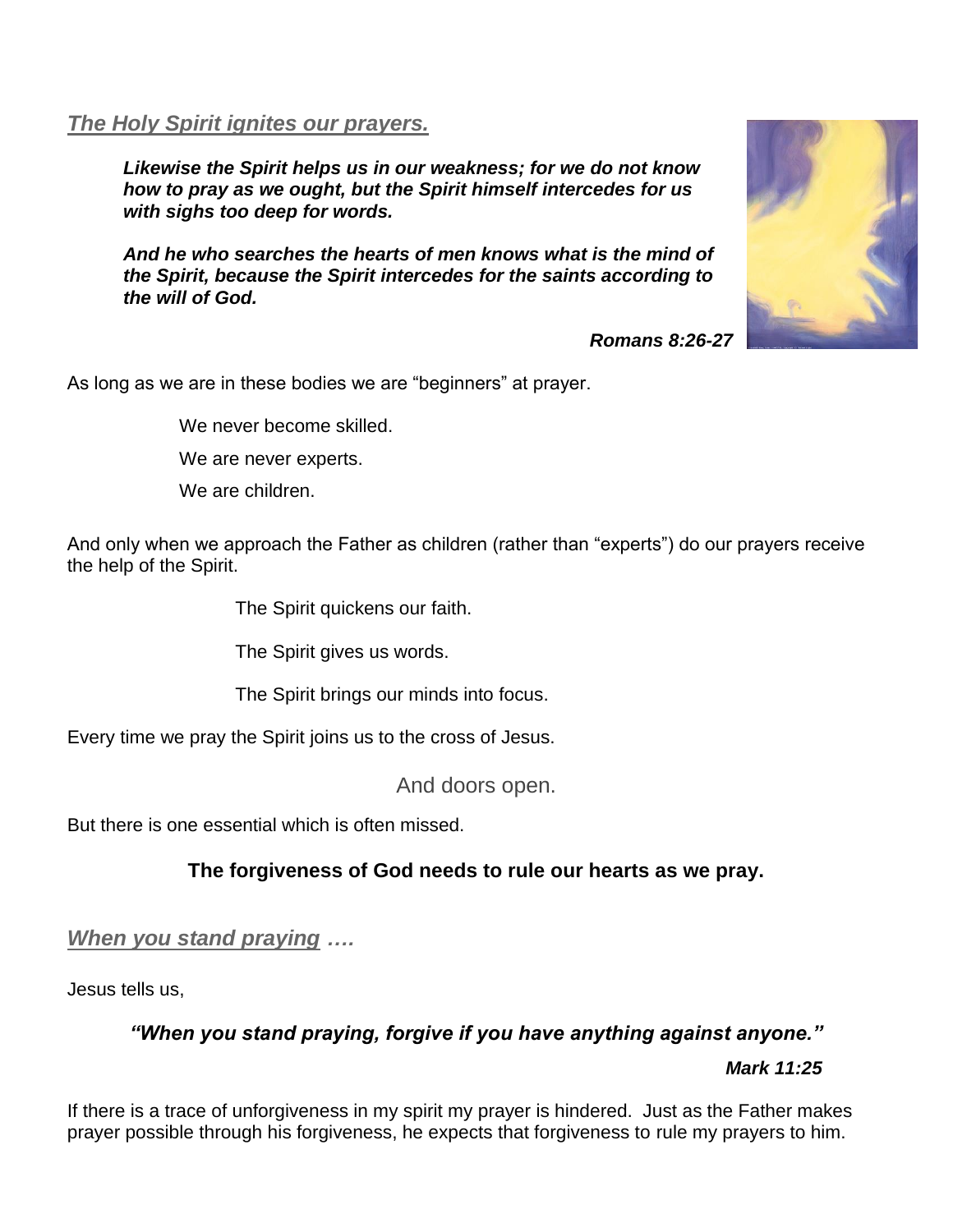*"When you stand praying, forgive if you have anything against anyone."*



What do I do if I just cannot find the strength to forgive some detestable thing that was done to me or to my loved one?

My first prayer needs to be a prayer for help.

"Lord, I'm not willing. But I'm willing to be made willing."

Then I need to pray for the one whom I cannot forgive.

*"Lord God, I'm not sure I can even mean these words. I need your help. But I am praying that you will flood the one I'm thinking of with your fulfilling mercies, meeting all their needs."* 

Many of us have found this prayer, taught by Rex Andrews, to be helpful in clearing the way when our prayer is blocked by resentment.

In his teaching about the Lord's Prayer, Jesus makes clear that God's forgiveness flows only when we forgive.

*"For if you forgive men their trespasses, your heavenly Father also will forgive you; but if you do not forgive men their trespasses, neither will your Father forgive your trespasses."*

*Matthew 6: 14-15*

If we're having trouble with this, we can be sure of our Lord's help.

We need to lay that bitterness before him and ask him to cleanse it in his blood.

And he will.